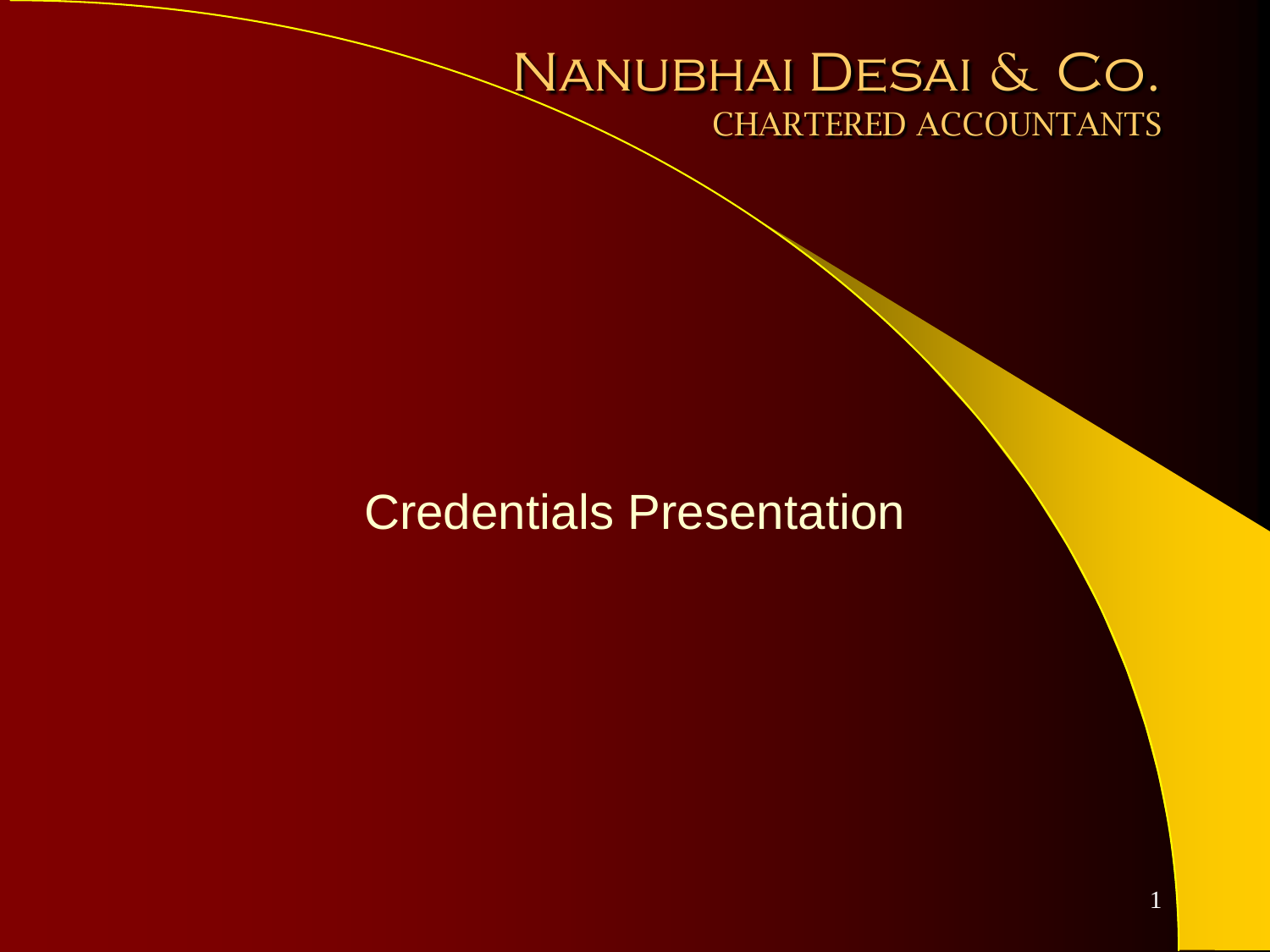### About us

- One of the pioneer firms in the profession
- **Established 1945**
- Recognised as a quality professional services provider
- Recognised as a foreign qualified audit firm by Public Company Auditors Overseas Board, USA
- Empanelled with the office of Comptroller and Auditor General of India
- **-** Global reach with local expertise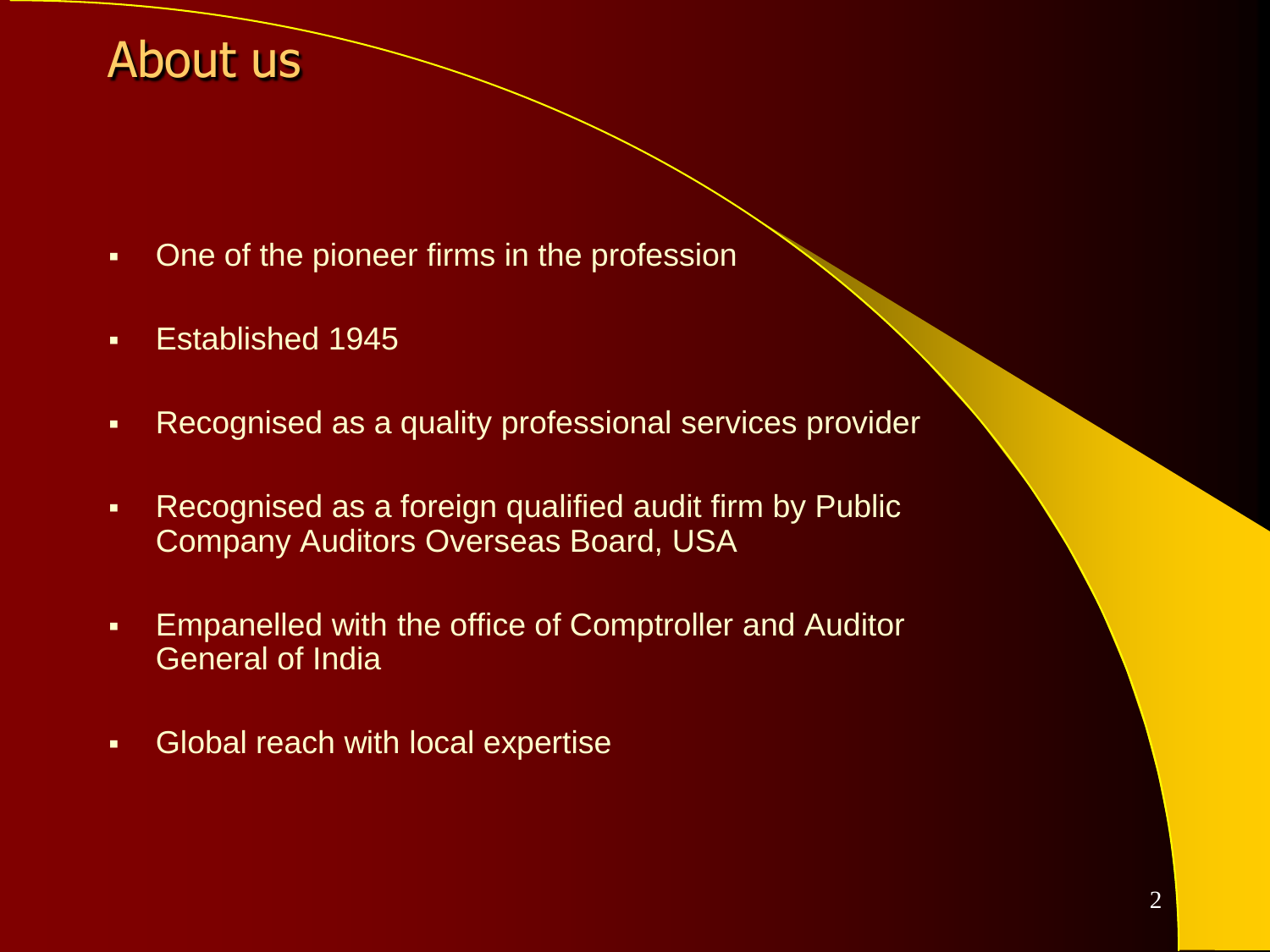

*"To be synonymous with a professional CA firm providing globally benchmarked qualitative, timely and accurate services to our clients"*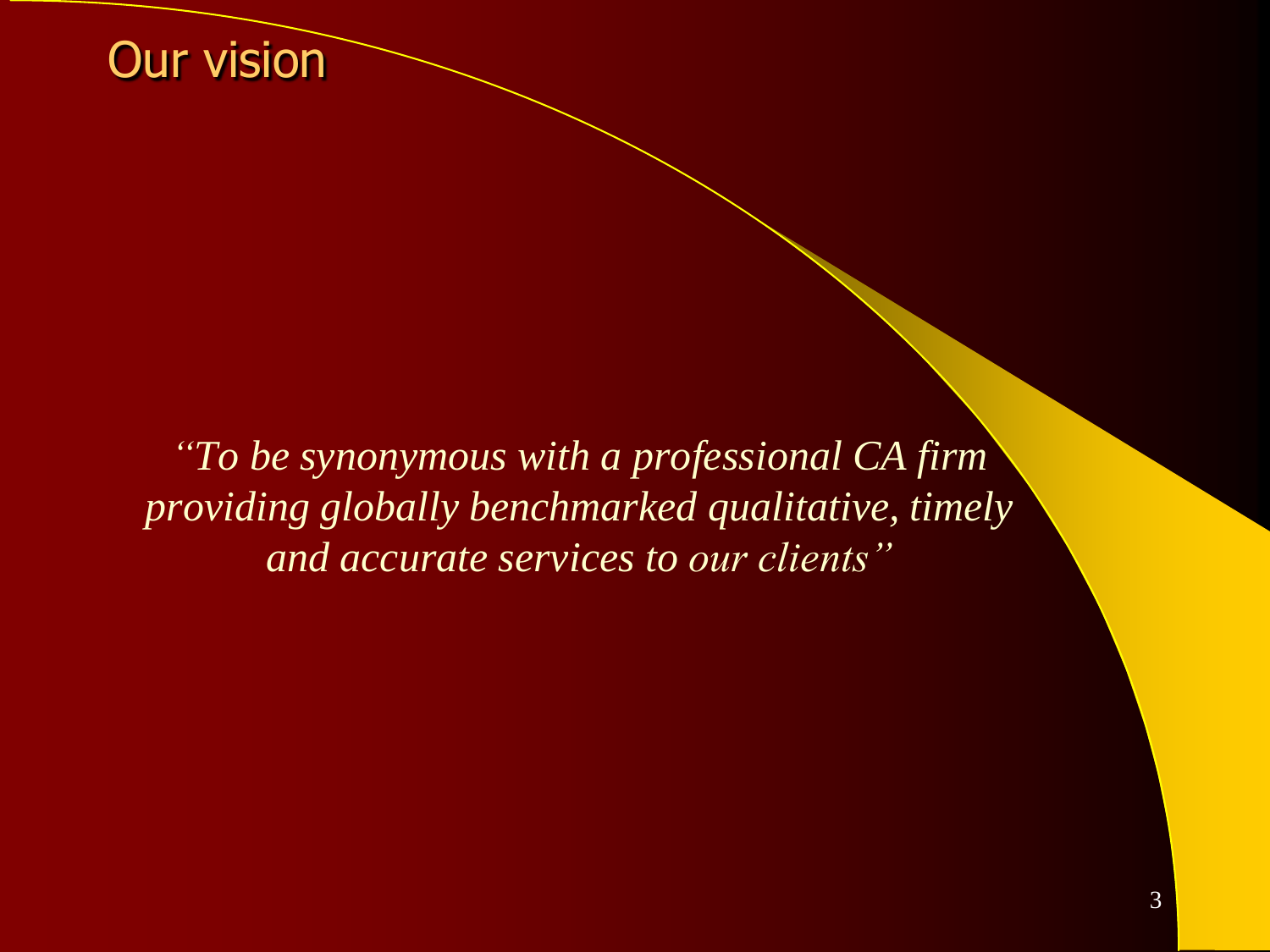### Our mission

*"To gain clients' confidence by being proactive in delivering value-added services with innovative ideas and solutions"*

> *"To offer a conducive & healthy work environment and a better quality of life for the dynamic people working with the firm"*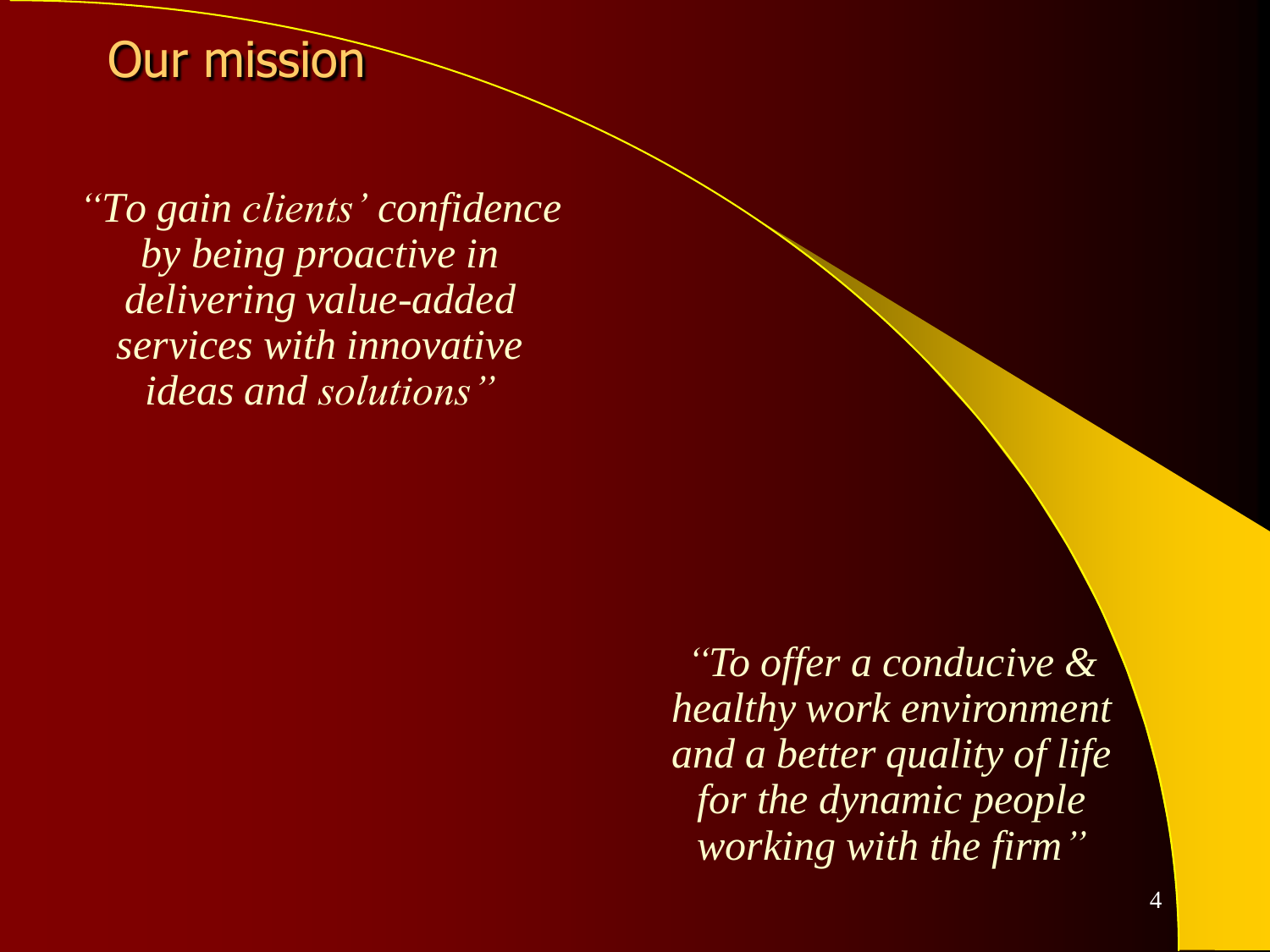## Our attributes

- Integrity
- Professionalism
- Speed
- **-** Accuracy
- Cost-efficiency
- **-** Innovation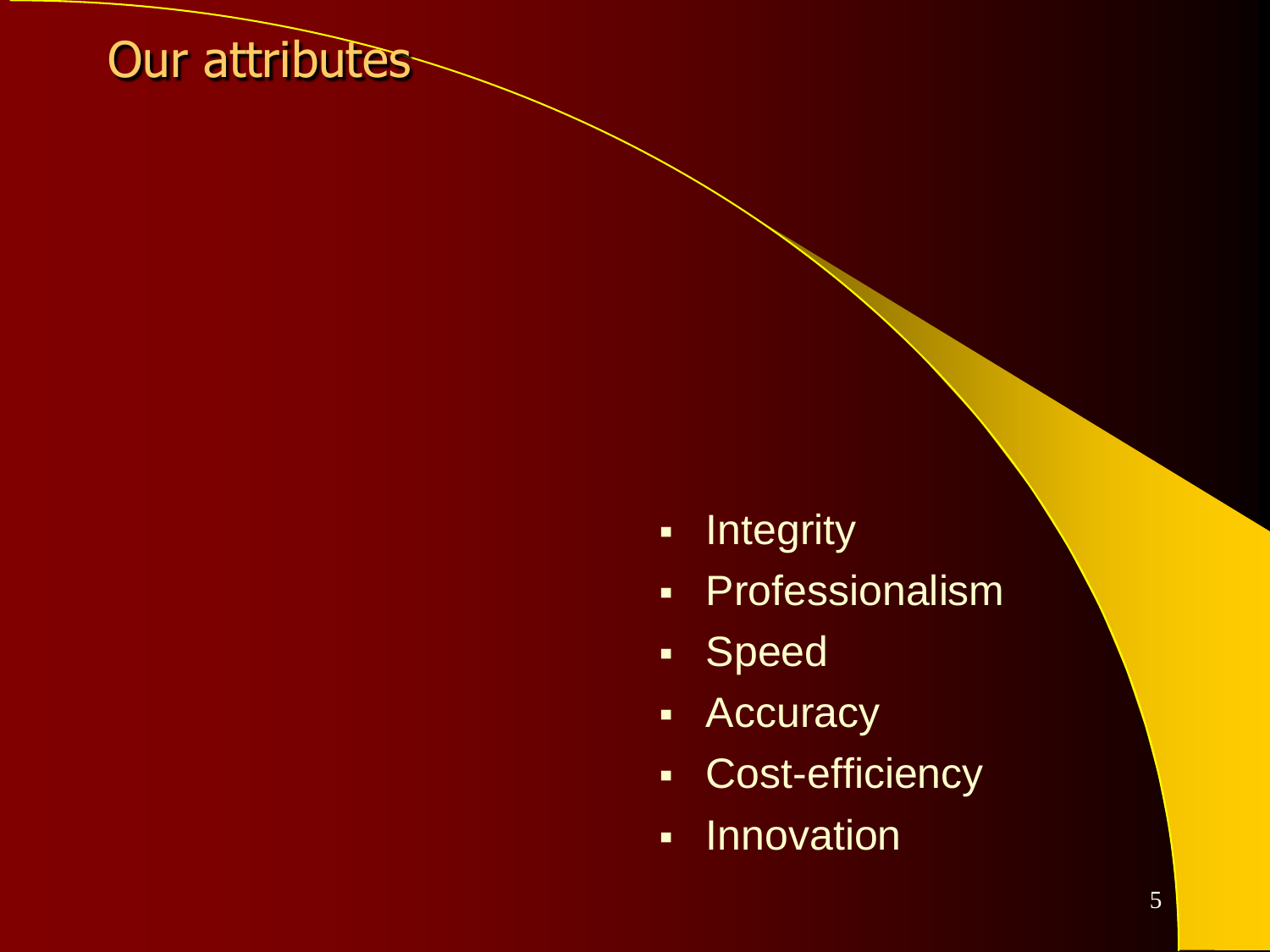# Diversified range of services

#### **Tax Advisory**

**Corporate Finance**

Integrated **Services** 

**Compliance & Management Assurance**

**Business Advisory**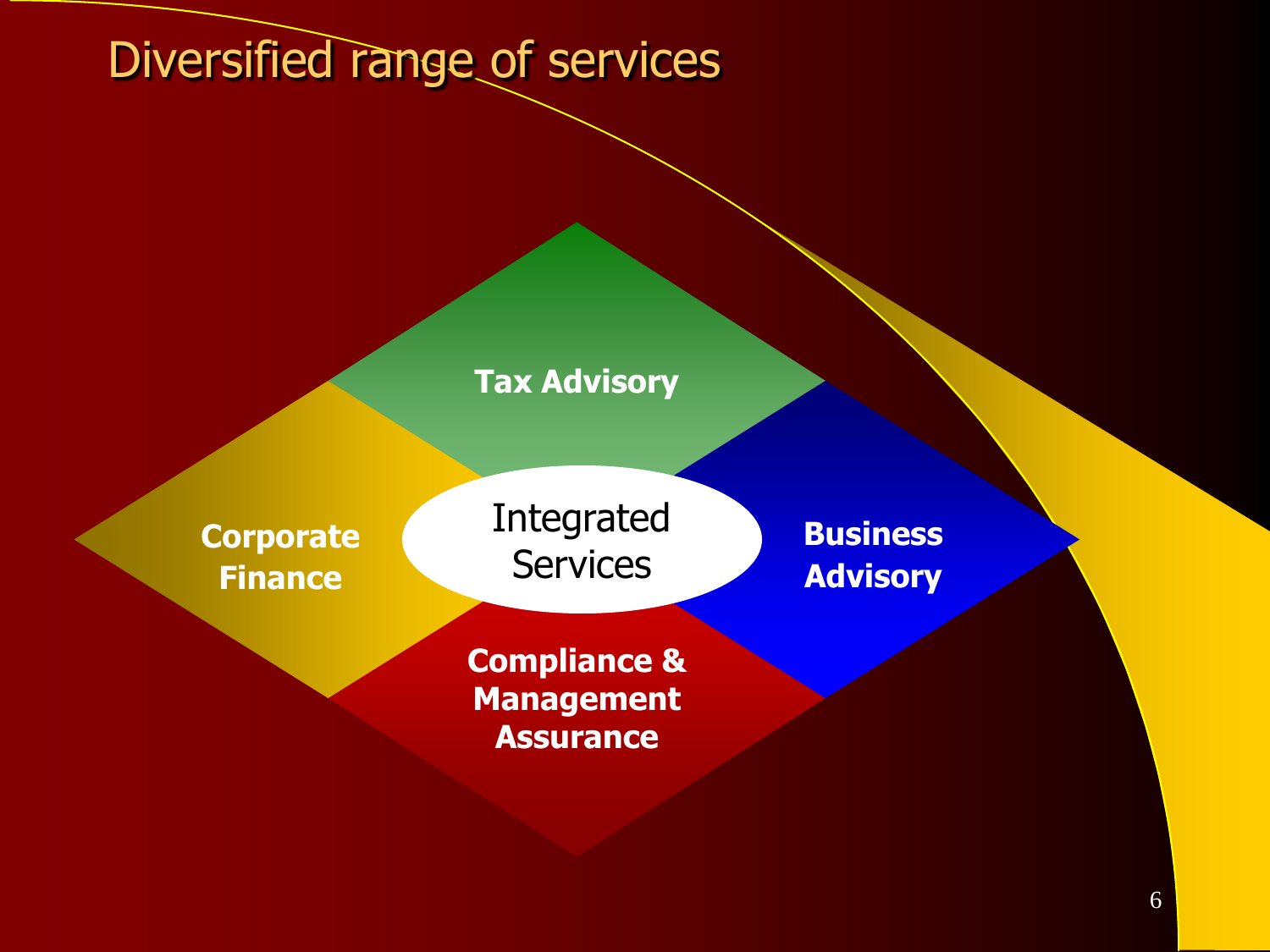# Tax Advisory Services

- **Corporate / Expatriate Tax Services**
- **International Tax**
- **Tax and Regulatory Due Diligence**
- **Tax Diagnostic Reviews**

**Minimise Tax liability**

> **Effective compliance**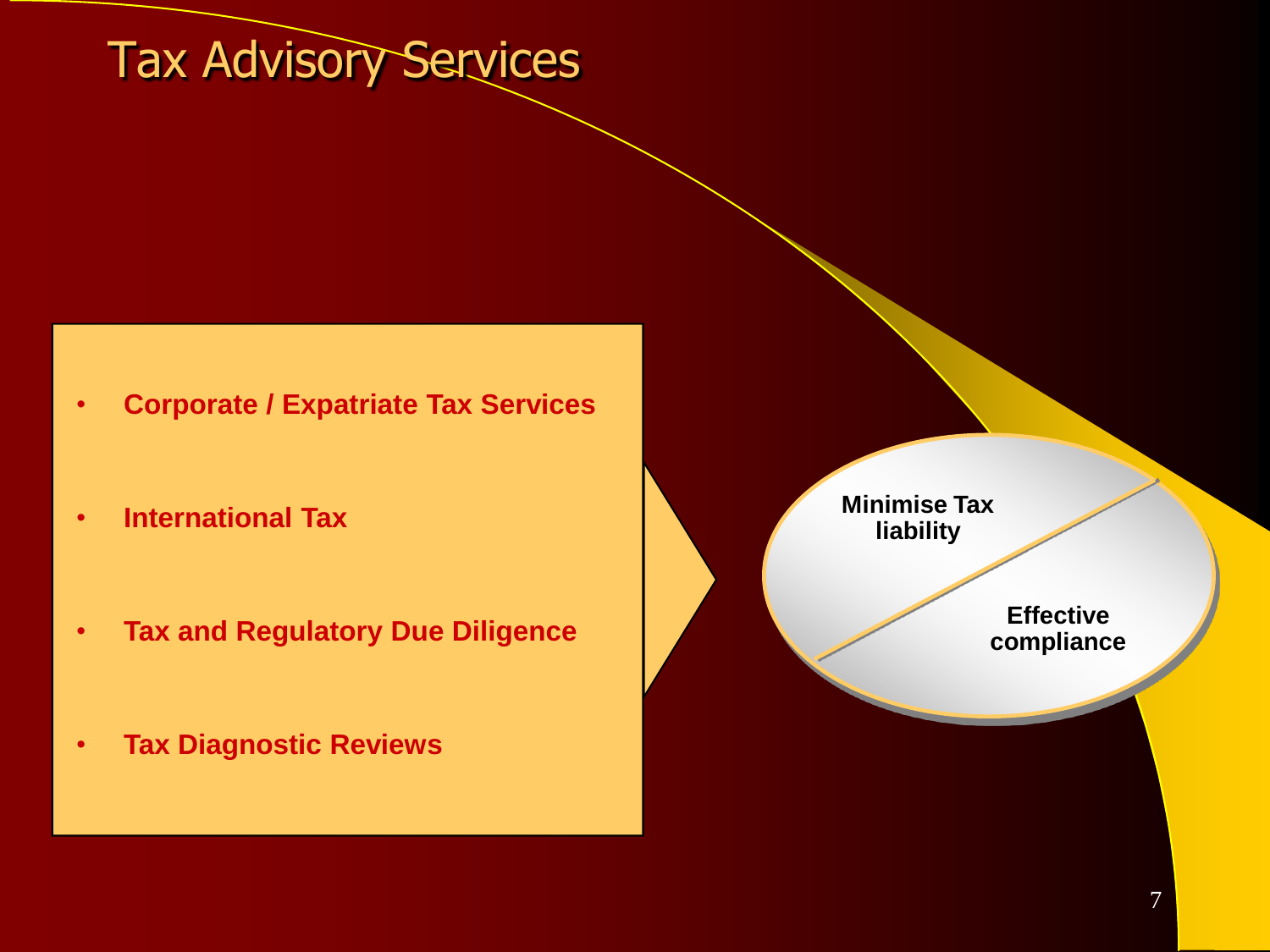### Corporate Tax services

- **Determining advance tax payments**
- **Review and advise on ongoing corporate tax matters**
- **Preparation of annual corporate tax returns with keeping in mind the relevant DTAA**
- **Advise on tax to be deducted at source from various payments**
- **Assistance in preparation of certificates evidencing deduction of tax at source**
- **Assistance in preparation of annual returns for the tax deducted at source**
- **Litigation support**
- **Assistance in obtaining reduced withholding orders / certificates from the Revenue authorities**

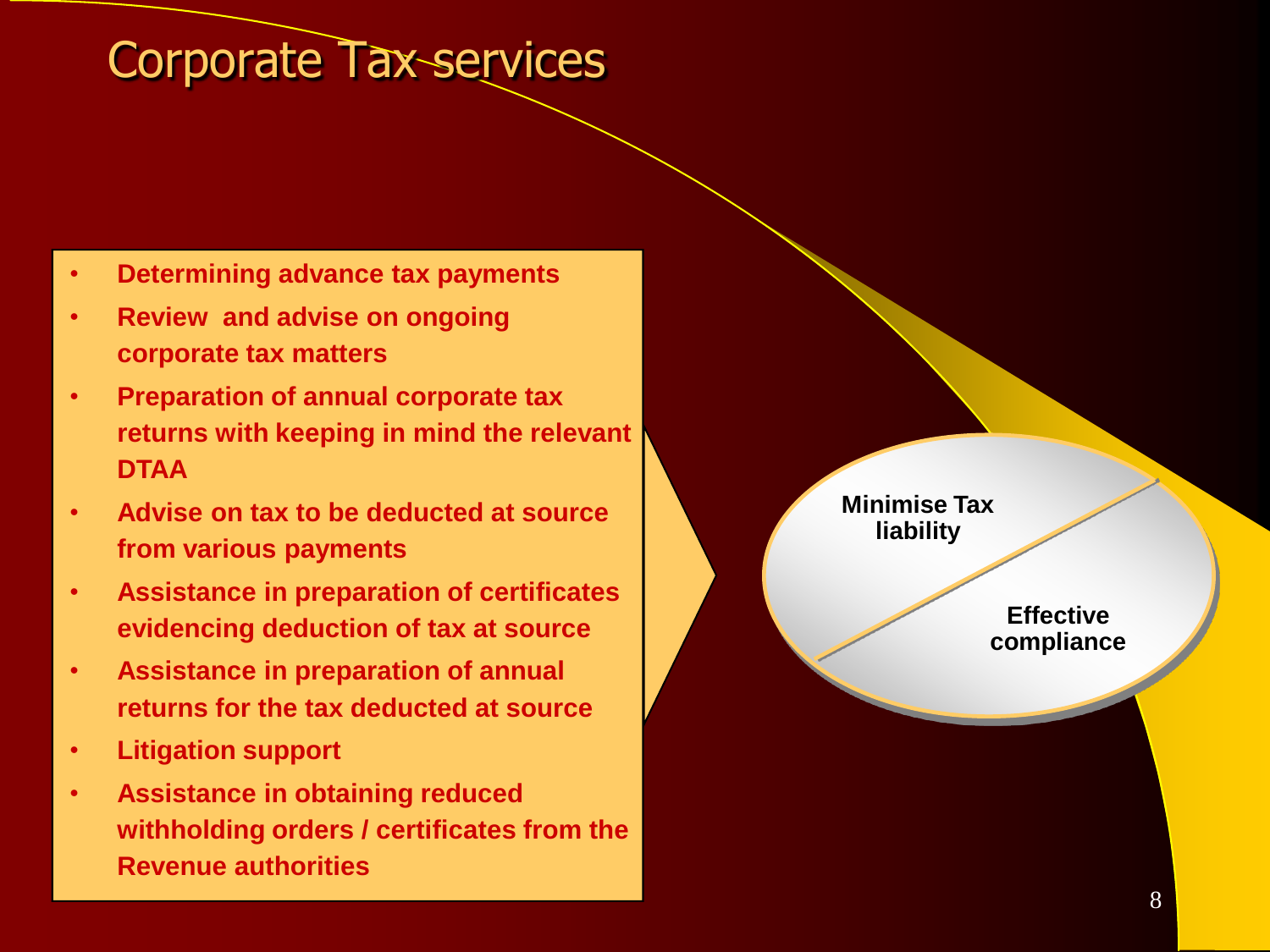### International Tax services

- **Structuring inbound investments**
- **Transfer Pricing**
- **Cross border transaction support**

- **Outbound Investment strategy**
- **E-Commerce Tax compliance**



**Effective compliance**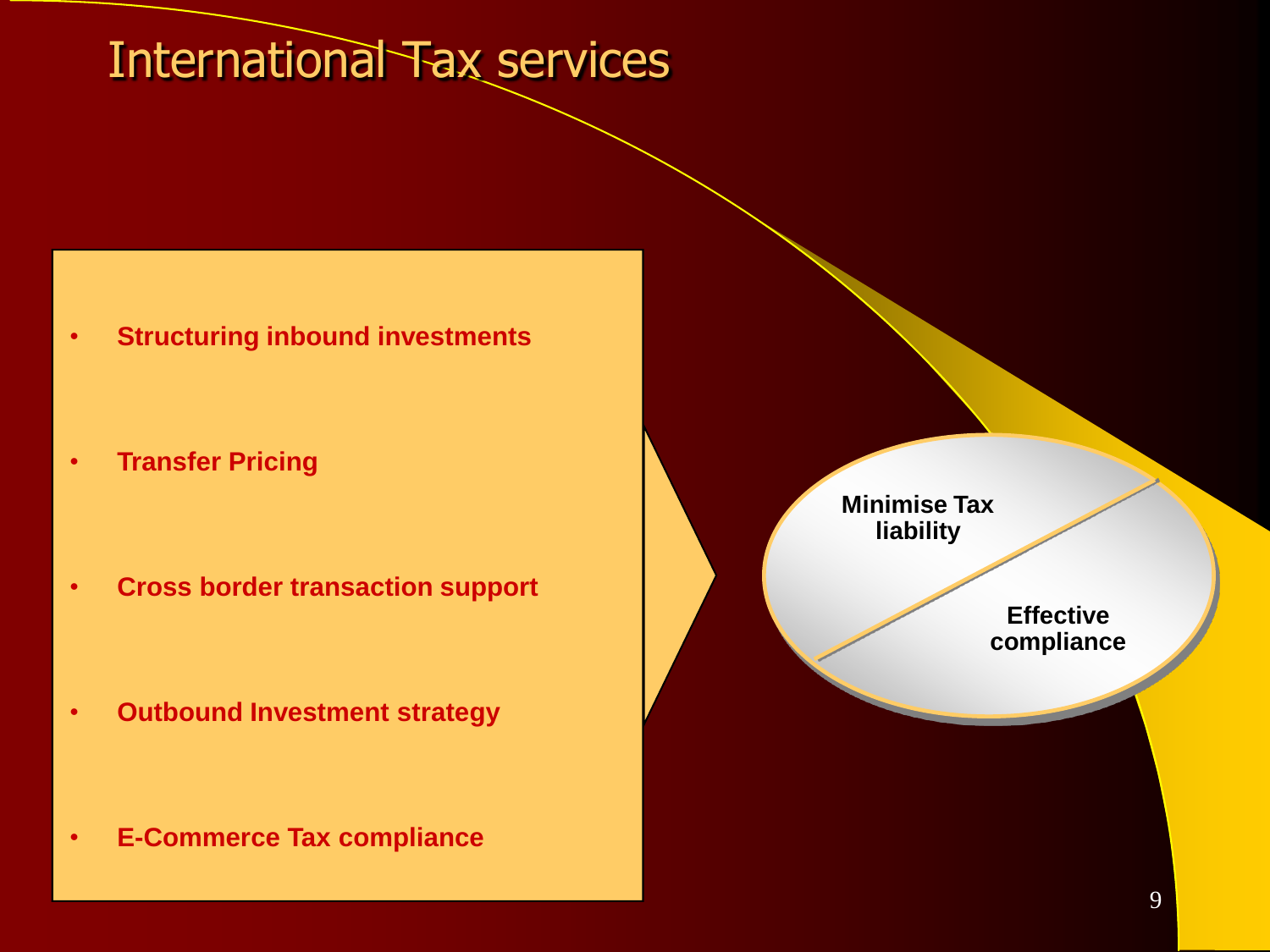### International Tax Services (cont'd)

**INBOUND INVESTMENTS** **To review the incidence of income tax that may be attracted while implementing various cross-border activities and to maximise returns on investments and minimise associated risks**

**TRANSFER PRICING**

**To consider the regulations governing transfer pricing issues and to design a policy that would maximise the business objectives while at the same time suffice with requirements of the tax authorities so that adverse tax adjustments and penalties can be avoided**

**CROSS BORDER TRANSACTION SUPPORT**

**To assist the Business Advisory Services on foreign investment consulting group and to design and implement creative solutions while keeping mind the relevant commercial agreements or contracts executed by the client**

**OUTBOUND INVESTMENT STRUCTURING**

**To assist the Business Advisory Services on foreign investment consulting and to design and implement creative solutions for maximizing tax advantages in such transactions. Further to assist with planning and implementation of new offshore investments, including acquisitions and mergers, while also facilitating the maintenance, expansion and restructure of mature existing operations**

**E-COMMERCE TAX COMPLIANCE**

10 **To review the jurisdiction where the transaction may be subject to tax and to assist the clients for planning and implementation of correct structure**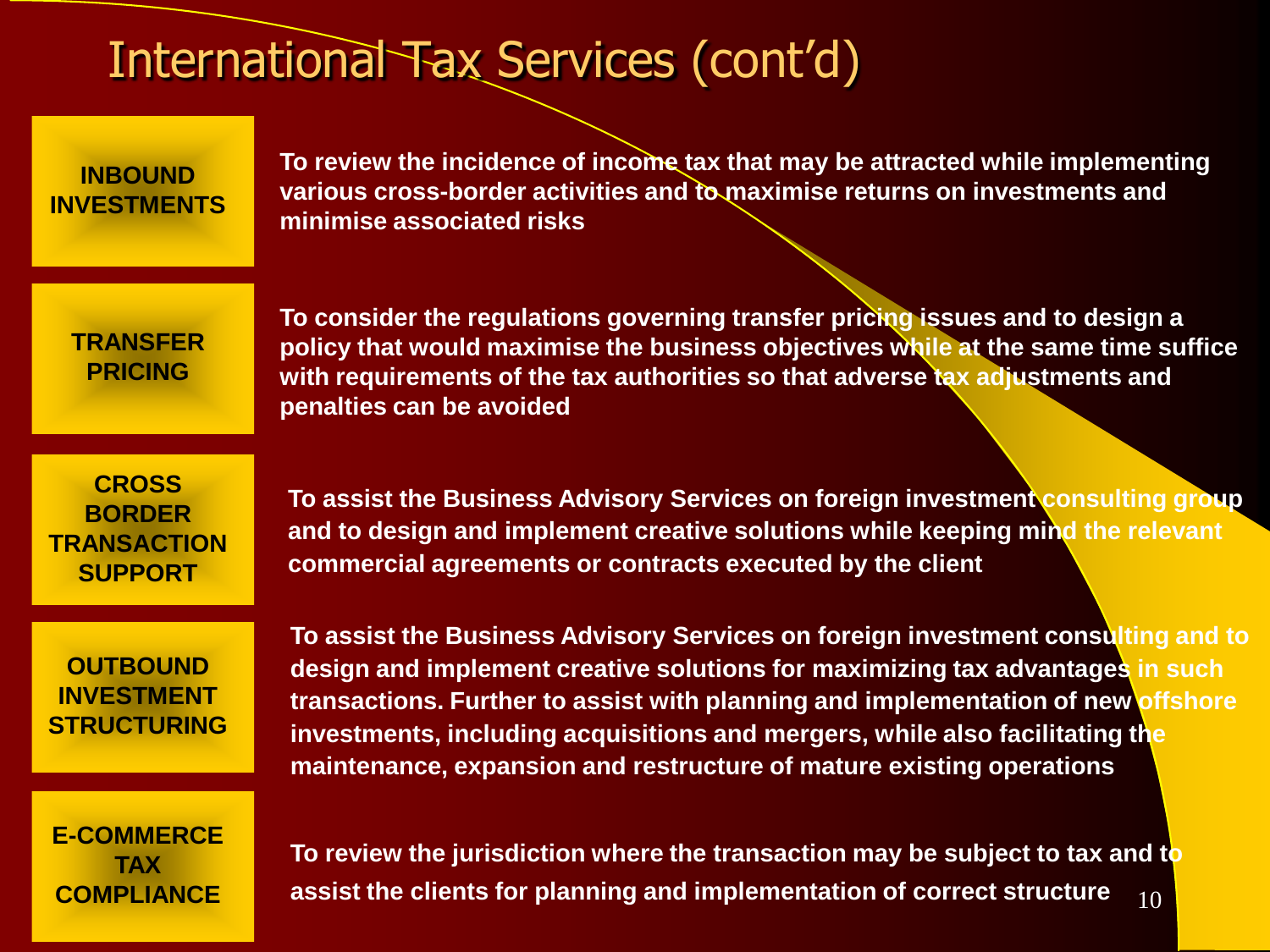# Business Advisory Services

- **Foreign Investments Consulting**
- **Joint Venture Assistance**
- **Exchange Control Formalities**
- **Corporate Laws**

**Maximise Returns on Investments**

> **Legally enforceable structure**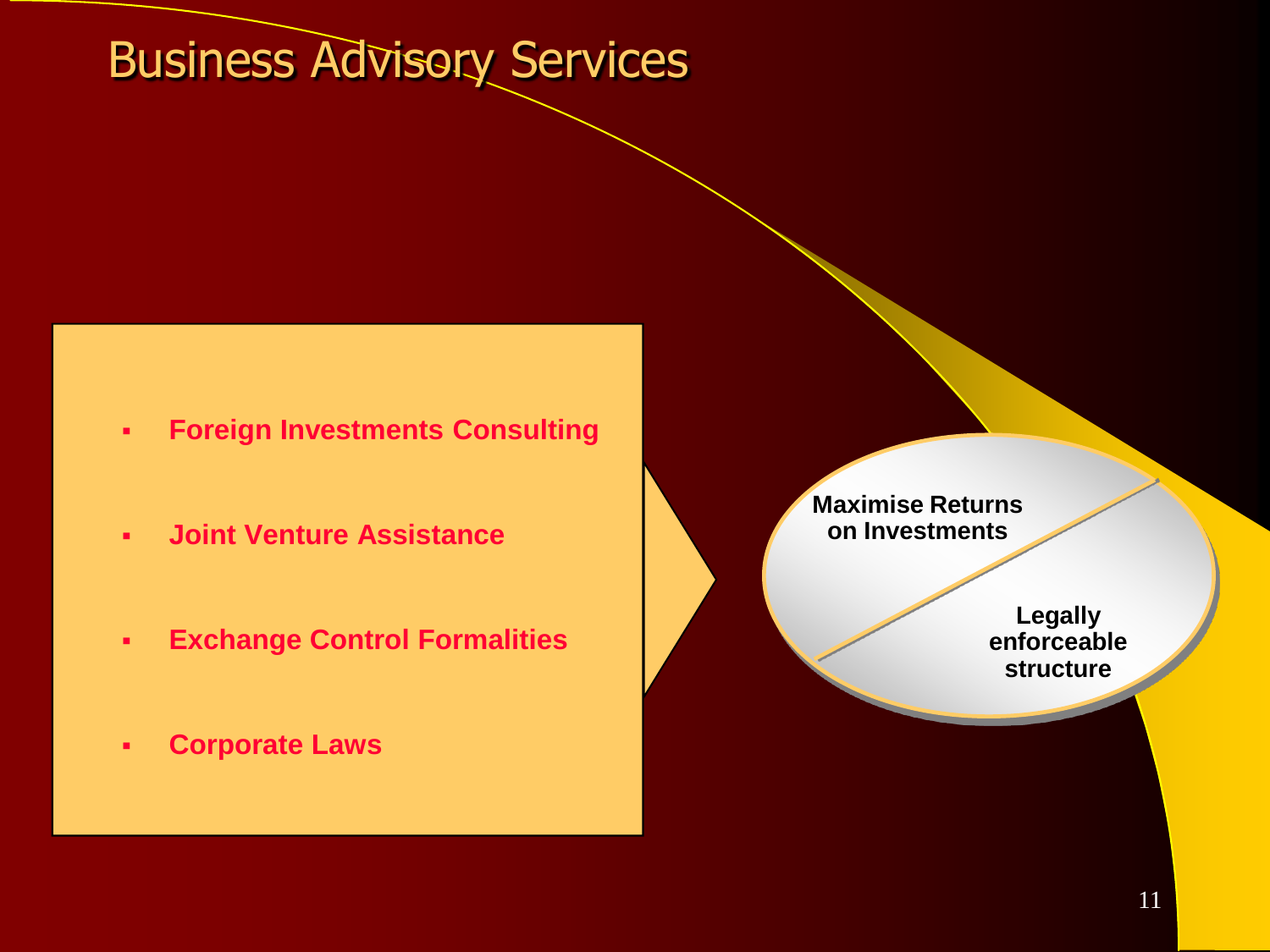### Foreign Investment Consulting Services

### **To help establish business outside India successfully**

| <b>ENTRY</b>    |  |
|-----------------|--|
| <b>STRATEGY</b> |  |

- **Evaluating different options for entry into foreign jurisdiction**
- **Considering relevant statutes of the foreign jurisdiction**
- **Review the tax and exchange control regulations for the different forms of entry**
- **Suggesting the most efficient entry strategy**

#### **IMPLEMENTATION**

- **Evaluating the tax incidence and exchange control regulations for the contractual and related agreements**
- **Setting up, in consultation with the foreign service provider, the agreed office / company after obtaining various Government, regulatory and other approvals**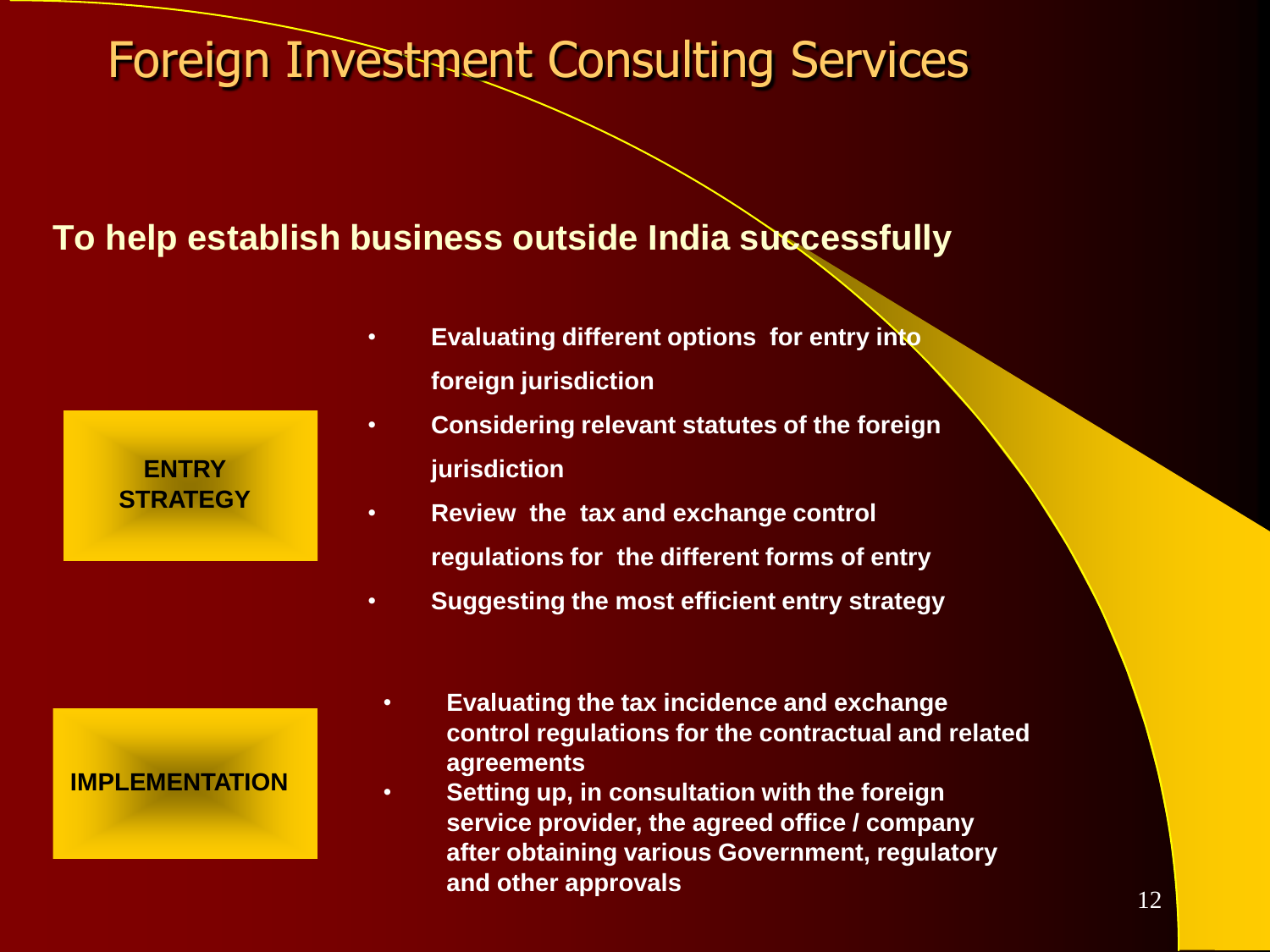### Foreign Investment Consulting Services

### **To help establish business in India successfully**

| <b>ENTRY</b>    |  |
|-----------------|--|
| <b>STRATEGY</b> |  |

# **IMPLEMENTATION**

- **Evaluating different options for entry into India**
- **Review the tax and exchange control regulations for the different forms of entry**
	- **Suggesting the most efficient entry strategy**
	- **Assisting in arriving at share allotment price (after undertaking valuation following DCF method)**
	- **Evaluating the tax incidence and exchange control regulations for the contractual and related agreements**
	- **Setting up the agreed office / company after obtaining various Government, regulatory and other approvals**
	- **Securing registration of the office / company**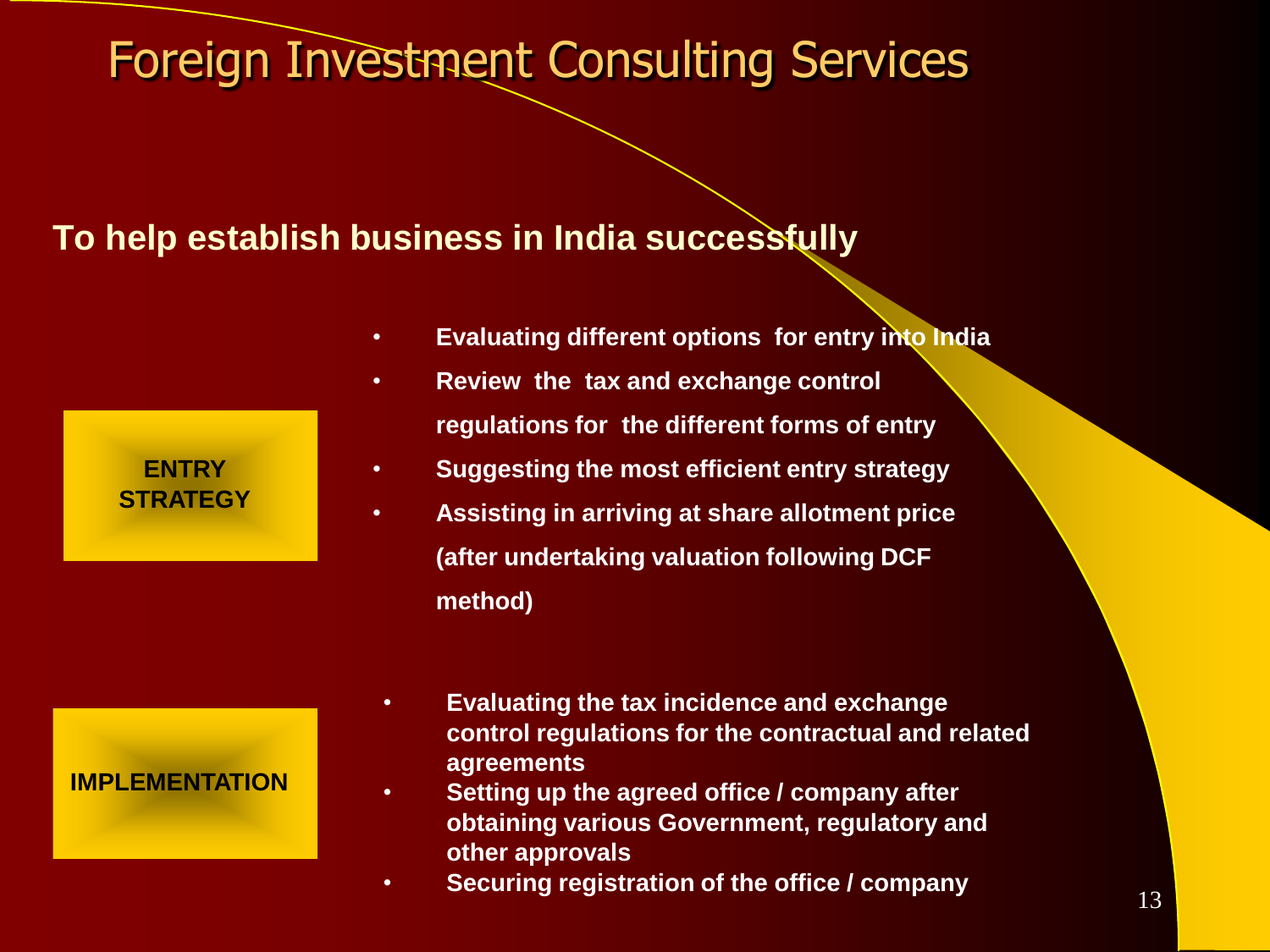# Compliance & Management Assurance Services

- **Statutory Audit and Tax Audit**
- **Internal Audit**
- **Valuation of shares and certification**
- **Back office support**
- **Recasting of Financial statements**
- **Systems Review and implementation**
- **Process Review**

**Assist to comply with the statutes**

> **Meaningful results from compliance**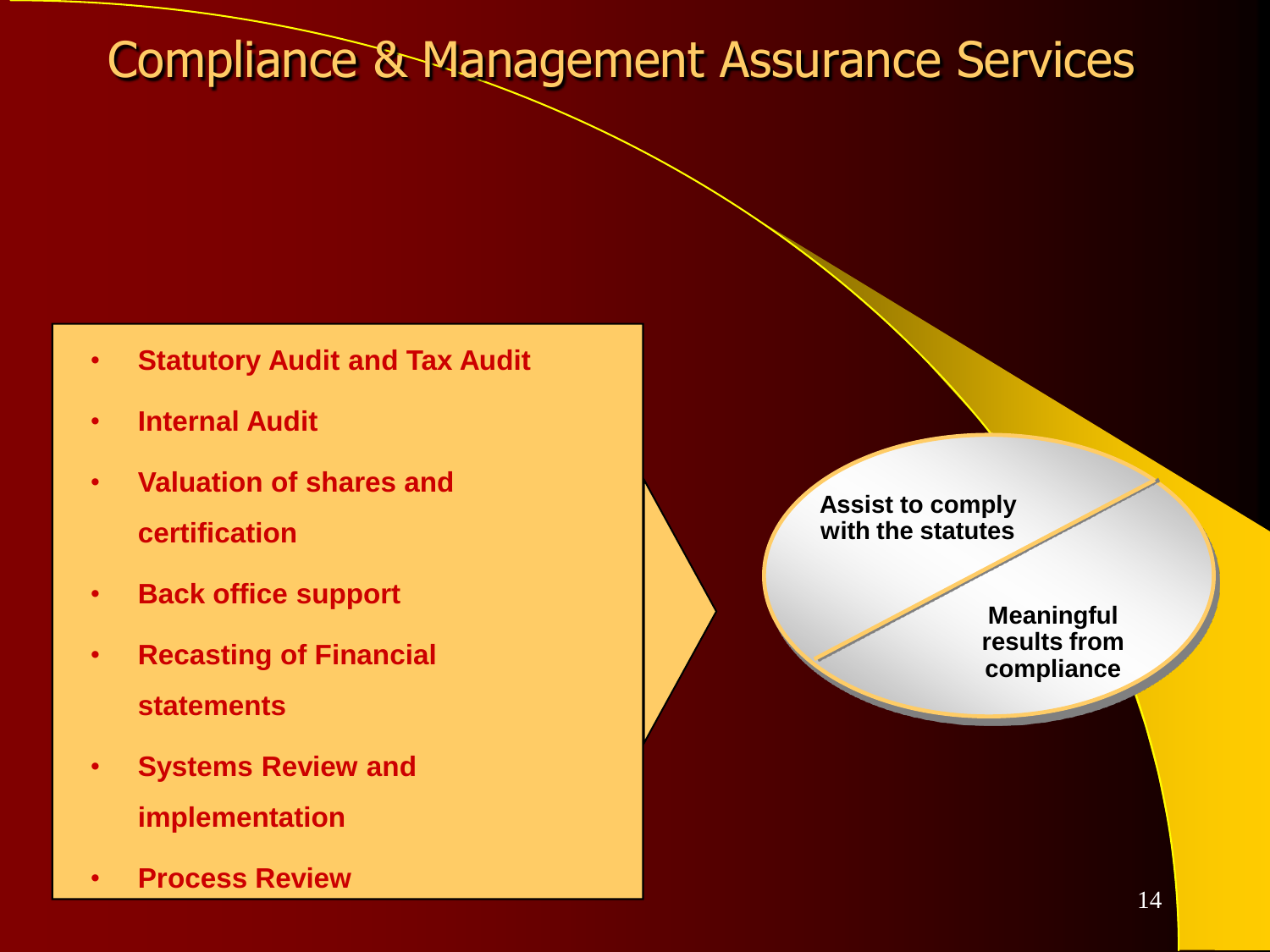### Corporate Finance

- **Transaction Support Services**
- **Providing optional transaction structures**
- **Analysis of alternative structures and assisting in concluding the fair value**
- **Drawing up a Road Map for implementation of agreed structure**
- **Tax and regulatory compliance**
- **Reviewing and finalising documentation**
- **Project leadership/co-ordination**

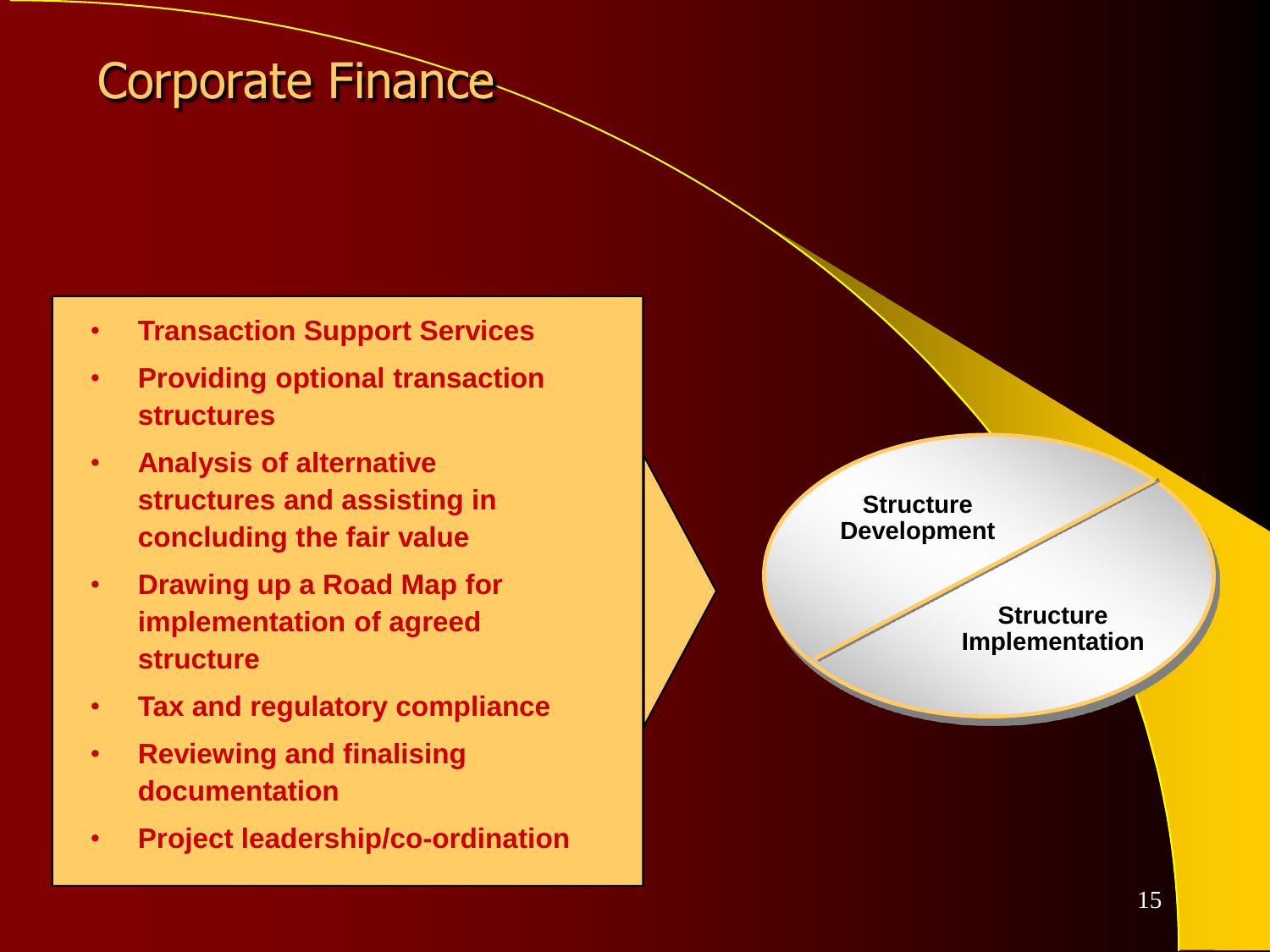## **Infrastructure**

- **Office premises located in the heart of Mumbai the** commercial capital of India
- **Computerised work environment using modern** information technology
- **Easily accessible communication channels**
- **Extensive in-house library**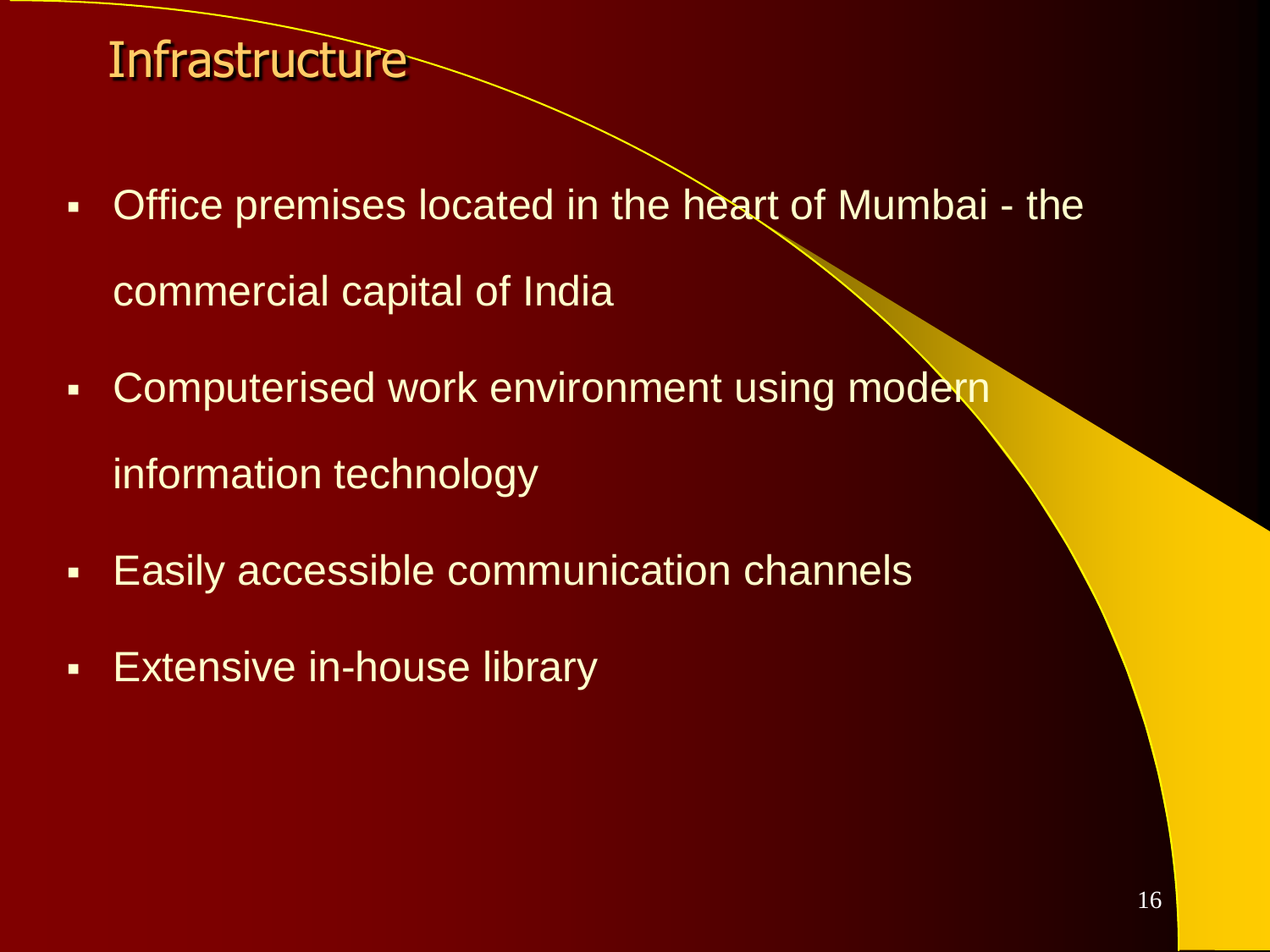# Contact details

- **Telephone** 
	- 00 91 22 2204 29 81
	- 00 91 22 2204 63 59
- **-** Facsimile
	- 00 91 22 2288 03 36
- Mobile
	- 00 91 98 201 26 638 (Kuntal Dave)
- E-mail
	- kuntaldave@nanubhaidesai.com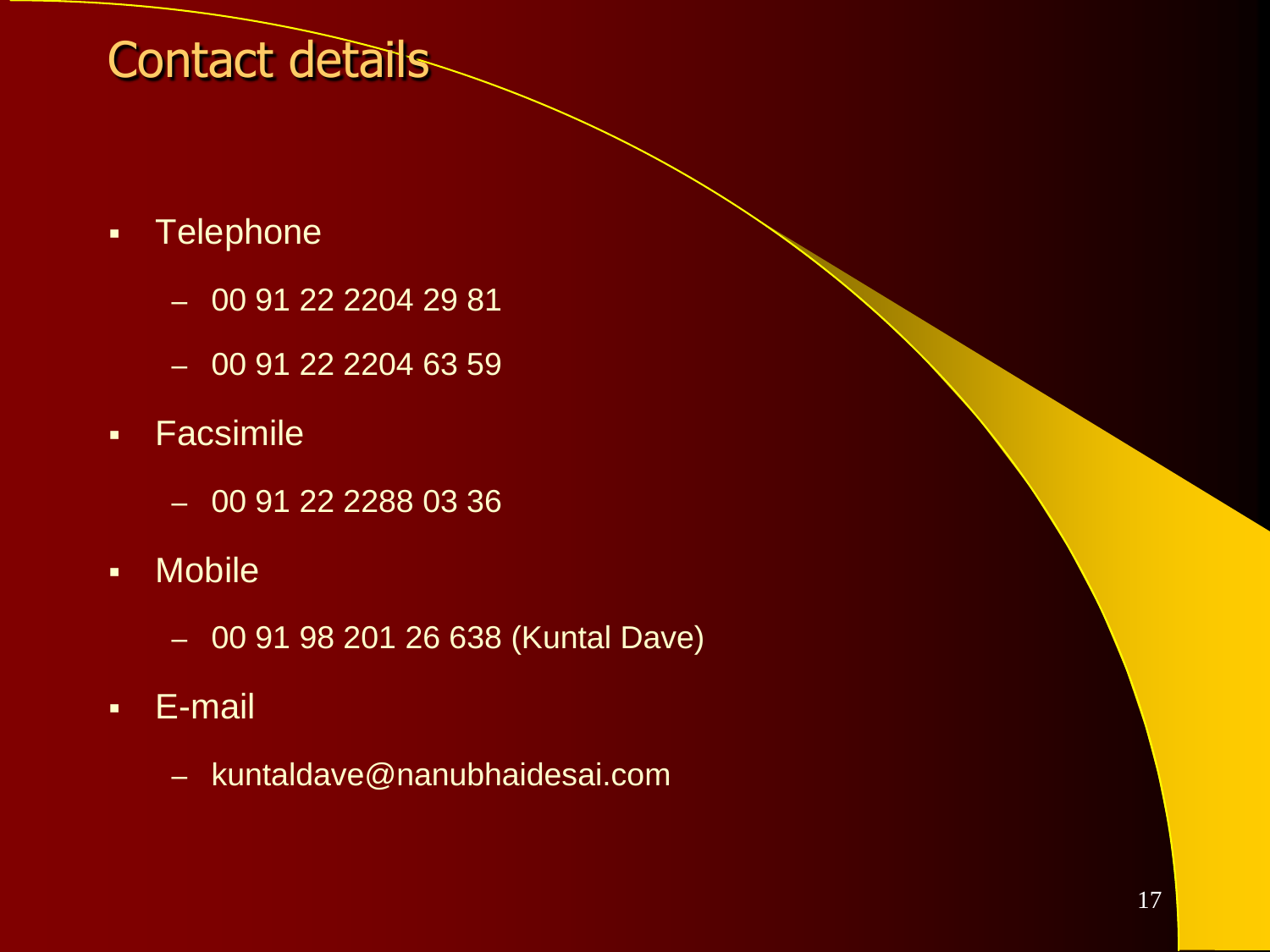# \* Distinguished international clientele

| <b>Name</b>                         | <b>Country</b>     | <b>Industry</b>                                  |
|-------------------------------------|--------------------|--------------------------------------------------|
| <b>Astra Pharmaceuticals</b>        | <b>Sweden</b>      | <b>Pharmaceuticals</b>                           |
| <b>AsiaContent.com</b>              | <b>Hongkong</b>    | e-commerce                                       |
| <b>Business Software Alliance</b>   | <b>USA</b>         | International association of software industry   |
| <b>Canada Life Insurance</b>        | <b>Canada</b>      | <b>Insurance</b>                                 |
| <b>Control Union</b>                | <b>Netherlands</b> | <b>Cargo handling</b>                            |
| <b>Dellorto</b>                     | <b>Italy</b>       | <b>Auto components</b>                           |
| <b>Hudson Fairfax Group</b>         | <b>USA</b>         | <b>Investment advisory</b>                       |
| <b>Incepta Group plc</b>            | <b>UK</b>          | <b>Investor &amp; media relations</b>            |
| <b>Indea Capital</b>                | <b>Singapore</b>   | <b>Investment advisory</b>                       |
| <b>Investec Bank</b>                | <b>Switzerland</b> | <b>Bank and Investments</b>                      |
| <b>IT resources</b>                 | <b>Singapore</b>   | <b>Hardware components</b>                       |
| <b>Matterhorn Advisory Services</b> | <b>Singapore</b>   | <b>Investment advisory</b>                       |
| <b>NRI Network Corporation</b>      | <b>Hongkong</b>    | e-commerce                                       |
| <b>Otto Bock</b>                    | <b>UK</b>          | <b>Orthopaedic supplies</b>                      |
| <b>Professional Access Inc</b>      | <b>USA</b>         | <b>Software development</b>                      |
| S-Com                               | <b>UK</b>          | <b>Telecom</b>                                   |
| <b>Shri Rama Ltd</b>                | <b>Bahamas</b>     | <b>Investment advisory</b>                       |
| <b>Somerset India</b>               | <b>UK</b>          | <b>Investment advisory</b>                       |
| <b>Staff Services</b>               | Japan              | <b>Staffing</b>                                  |
| <b>Swallow Enterprises</b>          | <b>Mauritius</b>   | <b>Investment advisory</b>                       |
| <b>System Task Group</b>            | <b>USA</b>         | <b>Software Development</b>                      |
| <b>Tenrikyo Indo Mission</b>        | <b>Japan</b>       | <b>Philanthropic institution</b>                 |
| <b>Turner International</b>         | <b>USA</b>         | <b>Construction and project management</b><br>18 |

\* Includes clients advised by key management team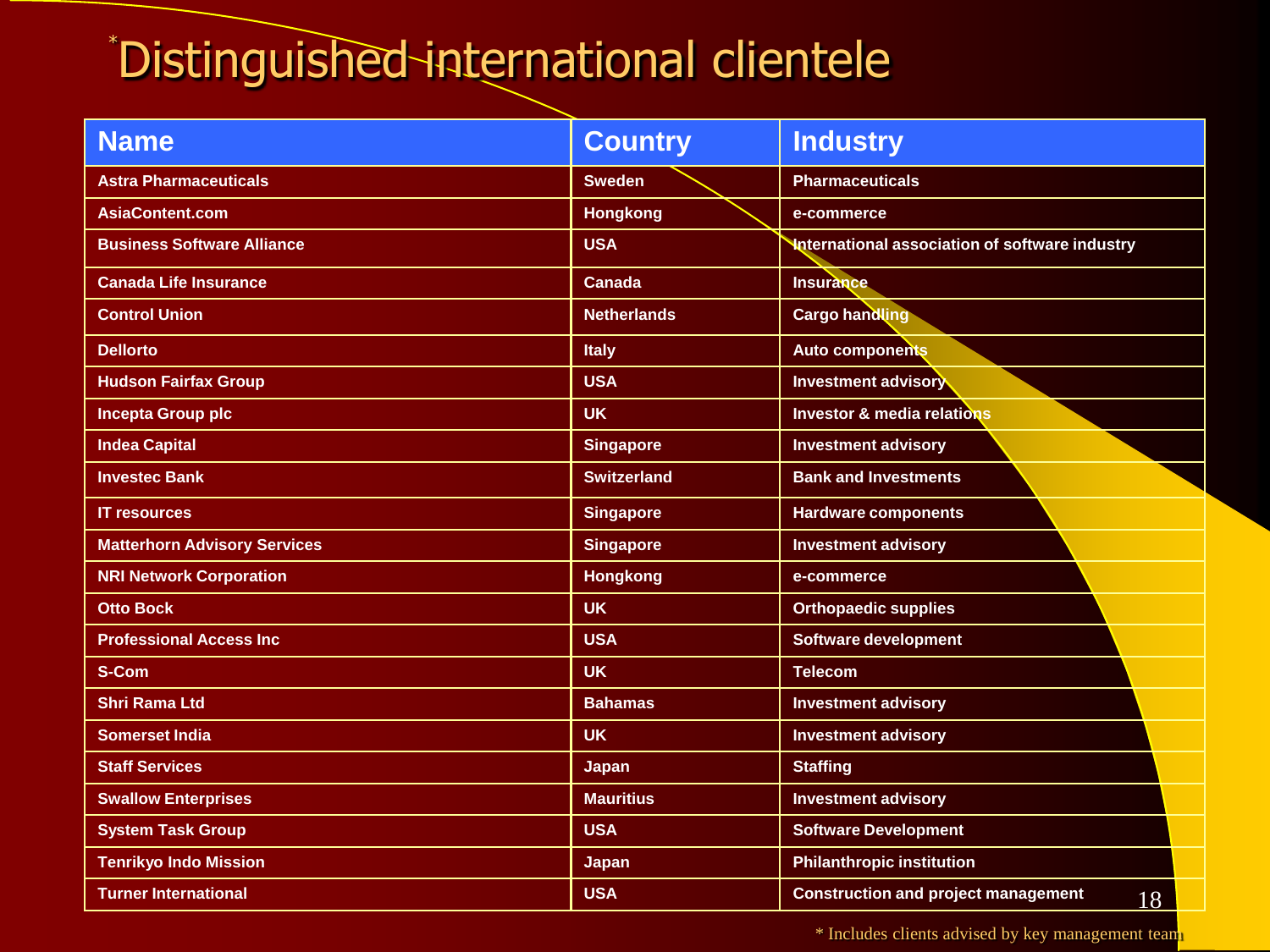# \* Blue-chip India clientele

| <b>Name</b>                        | <b>Industry</b>                       |
|------------------------------------|---------------------------------------|
| <b>Bajaj Auto Ltd</b>              | <b>Automobiles</b>                    |
| <b>Century Textiles Ltd</b>        | <b>Multi-disciplinary company</b>     |
| <b>Citigate Dewe Rogerson</b>      | <b>Investor &amp; media relations</b> |
| <b>CU</b> Inspections              | <b>Inspections and analysis</b>       |
| <b>Godrej GE Appliances Ltd</b>    | <b>White goods</b>                    |
| <b>Grey Worldwide India Ltd</b>    | <b>Advertising</b>                    |
| <b>GTL Ltd</b>                     | Telecom engineering and networking    |
| <b>India Broking Ltd</b>           | <b>Broking</b>                        |
| <b>Info Wavz</b>                   | IT                                    |
| <b>Life Insurance Corporation</b>  | <b>Life insurance</b>                 |
| <b>Mukand Ltd</b>                  | <b>Engineering</b>                    |
| <b>Nilkamal Plastics</b>           | <b>Plastics &amp; allied industry</b> |
| <b>New India Assurance</b>         | <b>General insurance</b>              |
| <b>NRI E-commerce Services</b>     | E-commerce                            |
| <b>Raymond Ltd</b>                 | <b>Textiles</b>                       |
| <b>Silverline Technologies</b>     | $\mathsf{I}\mathsf{T}$                |
| <b>Spaco Carburettors (I) Ltd</b>  | <b>Auto components</b>                |
| <b>Taxsmile.com</b>                | Online tax management company         |
| <b>Udwadia &amp; Udeshi</b>        | <b>Advocates</b>                      |
| <b>United Bank of India</b>        | <b>Banking</b>                        |
| Various high net worth individuals |                                       |